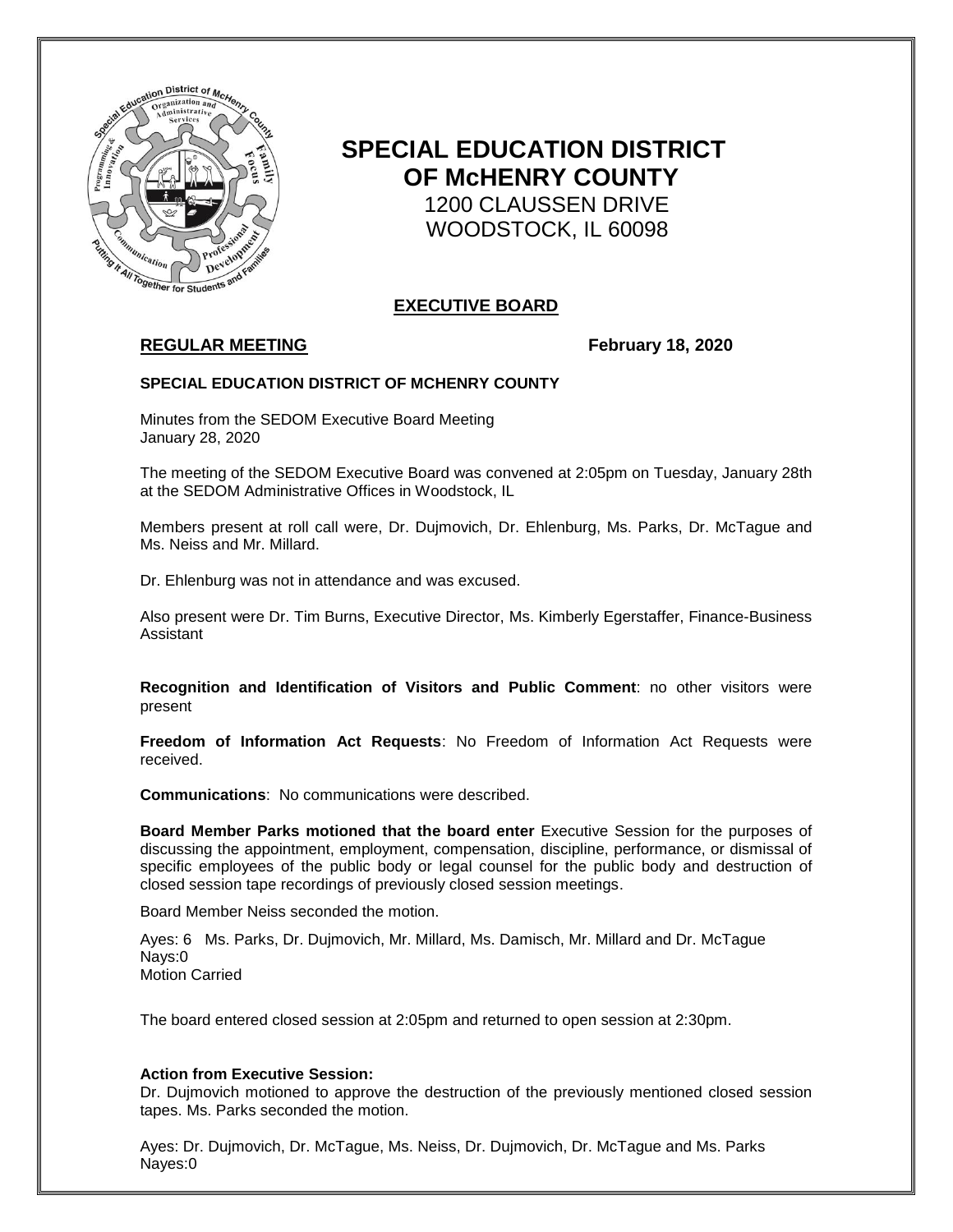#### **Action Items:**

Ms. Parks motioned to approve the application for the School Maintenance Project Grant Application. Ms. Neiss seconded the motion.

Ayes: Dr. Dujmovich, Dr. McTague, Ms. Neiss, Dr. Dujmovich, Dr. McTague and Ms. Parks Nayes:0

Ms. Damisch motioned to approve the changing of the February meeting to February 18, 2020. Dr. Dujmovich seconded the motion.

Ayes: Dr. Dujmovich, Dr. McTague, Ms. Neiss, Dr. Dujmovich, Dr. McTague and Ms. Parks Nayes:0

### **Consent Agenda:**

Dr. Dujmovich motioned to approve the consent agenda items. Ms. Parks seconded the motion. Ayes: Dr. Dujmovich, Dr. McTague, Ms. Neiss, Dr. Dujmovich, Dr. McTague and Ms. Parks Nayes:0

The Consent agenda consisted of the following items:

- Approval of the minutes of the 12-17-19 Board Meeting
- Approval of the December Financial Report
- Approval of January Bills

### **Committee of the Whole**:

Dr. Burns discussed the recent Committee of the Whole meeting held at 1:30pm on 12-17-19 which included the following topics:

- o FY 21 Needs Assessment Best Practices and Responsibilities
- o ISBE Private Facility Contracts
- o Board Goal Update
- o LBS1 Endorsement
- o 2020/21 Needs Assessment Update
- o Potential Change of date for February Board Meeting
- o December Financial Reports
- o January Bills
- o Budget Forecast
- o FY 21 Tentative Budget Calendar
- o Administrative Assessment Cost Structure Options
- o ISBE Construction Grant Application

#### **Executive Director's Report**:

The Executive Director's report reflected the following topics:

- The Governing Board of Directors Meeting
- The City of Woodstock recently completing an inspection of our boiler system and determining that we will need to replace a valve on boiler 2.
- The status of the retractable attic staircase system
- SEDOM meeting of the PPS Directors on 1-17-20
- The Excess Cost Process
- A meeting scheduled with Eric Sickbert of D.L.A. Architects on 1-29-20 to discuss and to prepare a "shovel ready" and actionable grant application for the School Maintenance Project Grant which is due on 2-14-20.
- The LBS1 special education teaching certificate featuring an unrestricted grade range of K-21 for all new applications.
- ISBE recent revision to the non-public private facility contract form
- A copy of the tentative budget calendar
- Attendance at meetings of the Northern Illinois Round Table
- Our hosting of another session of our Trauma Informed Practices workshop.